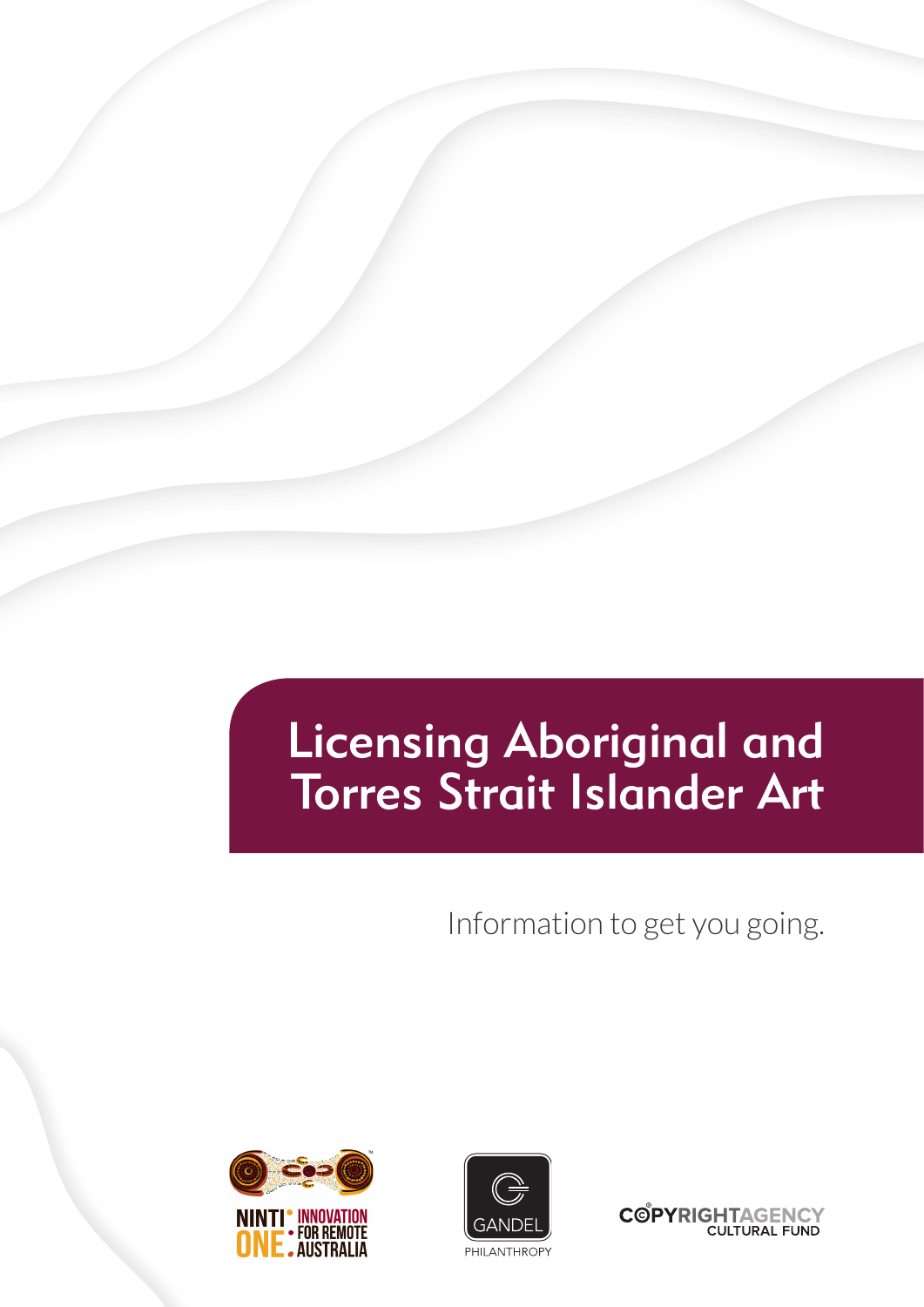## **Contents**

#### **This information kit contains four documents:**

- 1. Overview
- 2. Information for Artists
- 3. Information for Manufacturers and Wholesalers
- 4. Information for Retailers

The overview introduces the ideas and practices behind good licensing of Aboriginal and Torres Strait Islander art. There is information in here that is relevant to anyone who is, or wants to licence the art, design or images of Australia's First Nations people.

The other three documents give information for different groups within the licensing supply chain, but are meant to be read in combination with the overview.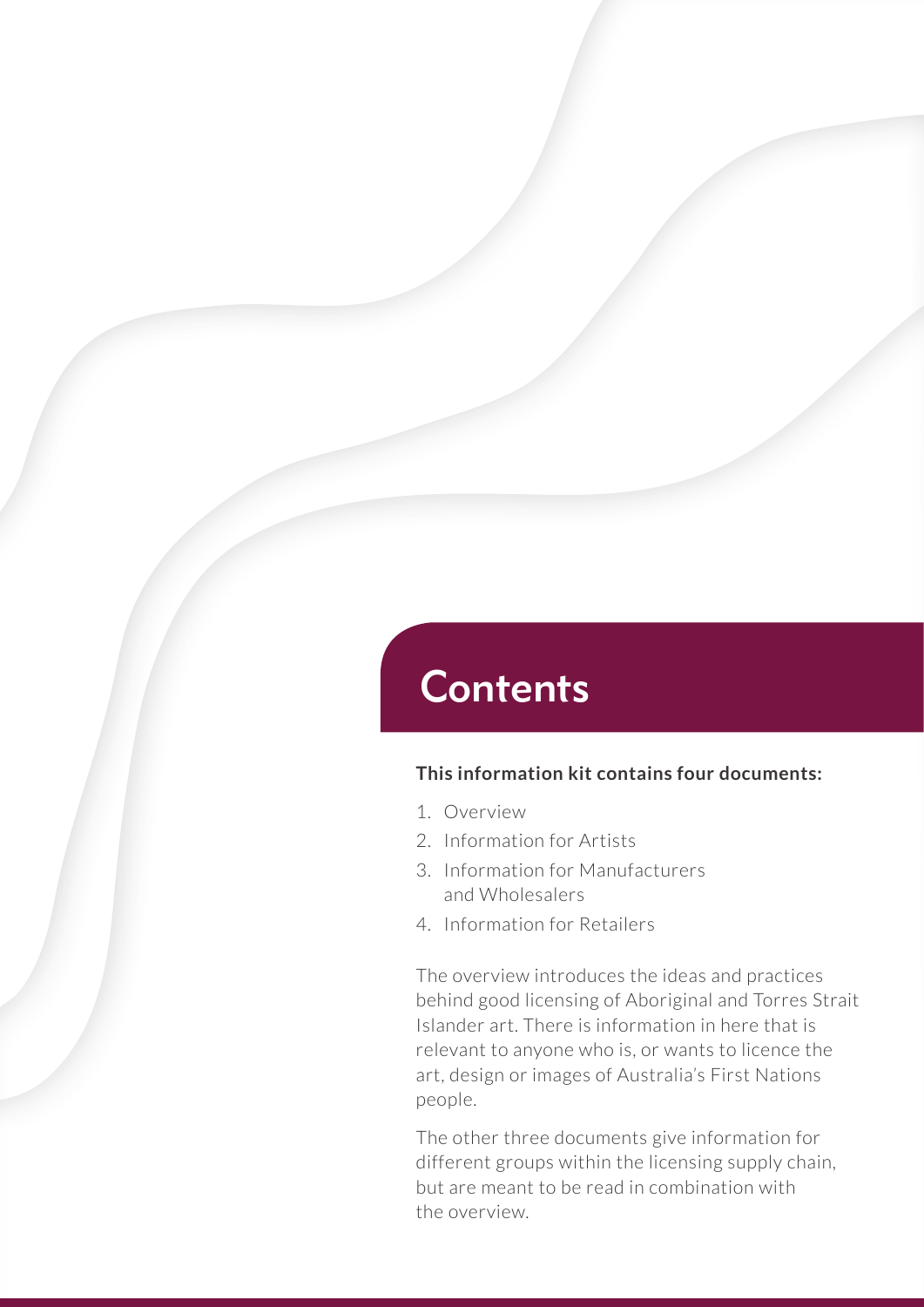## Licensing Aboriginal and Torres Strait Islander Art and Design – Overview

### INTRODUCTION

The art, design and cultural expression of Australia's First Nations people is a powerful means of communication and education. The stories and knowledge behind Aboriginal and Torres Strait Islander artwork bridge gaps in language, history and understanding with the wider Australian community.

While the art and design of Aboriginal and Torres Strait Islander people is an act of maintaining and sharing cultural expression, it is also a means of economic independence. Products that include Aboriginal and Torres Strait Islander art and design generate benefits for manufacturers and retailers of these products as well as for the artists, their families and communities.

### WHAT IS LICENSING?

Licensing means an artist gives someone (a person or a business) permission to use their artwork, design or image. A licence is a contract – a set of rules – that says how that artwork image can be used and what sort of fee will be paid for that use.

A licence is for a specific use of an artist's work. A licence does not mean the person or business owns the work or can use it any way other than what is written in the contract.

## *A licence is one of the ways in which an artist can use their copyright. Copyright is a law that says artists own the rights in their work, including the right to use – and allow others to use – their work.*

These rights include selling or licensing the use of their work (whether it be artwork or designs). Copyright is a form of property created automatically, every time an artist creates a work.

## *Even if an artist sells an artwork, the copyright for that work remains with the artist regardless of who bought or owns the original artwork.*

Similarly, when a customer buys an original artwork, they are not buying the copyright (or any other rights) in the artwork. A customer who buys the artwork still needs the permission of the artist (or their family/trustee) if they want to do anything with the artwork other than exhibit it.

It is rare for an artist to knowingly give away or sell the copyright in their work. This is because copyright can be very valuable to an artist. Copyright lasts for 70 years after an artist's death and during this time the artist (or their family/trustee) may be able to use the copyright and generate income and benefits. In nearly all cases it is best for an artist to remain the owner of their copyright and only licence other people or businesses to use their artwork for specific projects and time. This ensures artists remain in control of their artwork and obtain ongoing benefit from any use of it.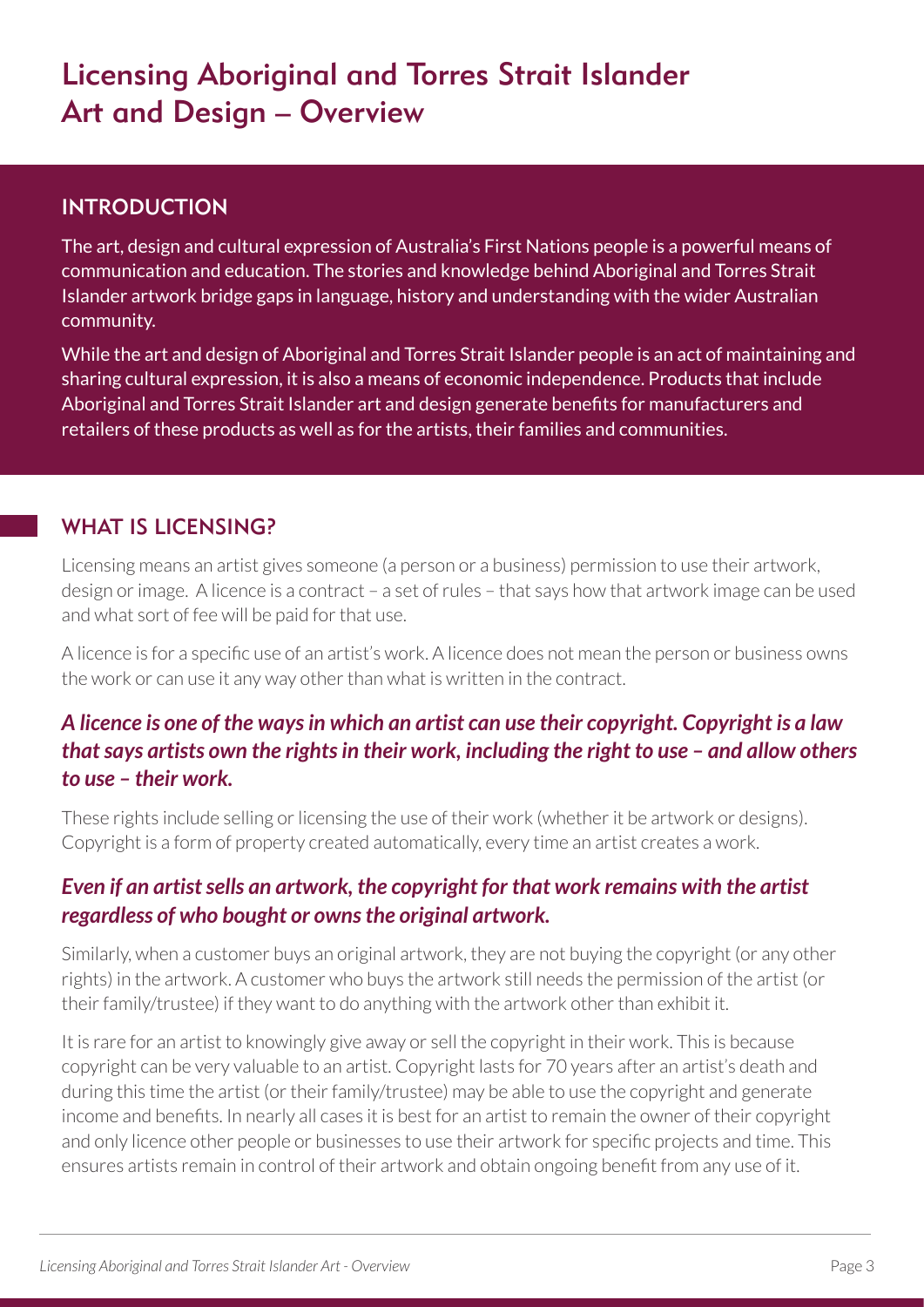## **CONTEXT**

At its best, licensing and merchandising of Aboriginal and Torres Strait Islander art, craft and design is fair and can work well for all those involved. But there is evidence that a lot of the items in the tourist market are branded, styled and sold as 'Aboriginal' when they are not. This is often referred to as 'fake', 'inauthentic' or 'Aboriginal-style' art and products. It is Aboriginal and Torres Strait Islander people and their culture that are being ripped off and exploited in a range of ways such as false claims about royalties being paid or the unapproved use of artwork, images or designs.

This is a complex situation. There are legal and ethical issues, commercial and cultural considerations and, at the centre, questions of equity and power relationships between artists and other parties. Topics such as copyright, trade practices, cultural authority and economic returns are mixed together in this issue.

This is also a simple situation. Aboriginal and Torres Strait Islander art and design can be licensed and turned into merchandise because of the images and story they present, an expression of the distinctive culture of Aboriginal and Torres Strait Islander people.

## *Respecting Aboriginal and Torres Strait Islander people and their right to maintain and express their culture must be at the centre of all good licensing and merchandising.*

## LICENSING IN ACTION

#### **Licensing Aboriginal and Torres Strait Islander art and design means working together in a fair and transparent way.**

This collaboration usually sees an artist working with a designer or manufacturer to turn their images into a product of some sort, which is then distributed and sold in a network of shops (including Aboriginal and Torres Strait Islander owned businesses and art centres). Each person, or business, brings their unique skills and knowledge and, together, they create and sell a product that generates benefits for each of them.

Licensing is more complicated than selling a painting to a customer. With licensing, there are many more variables, and specialised knowledge is often needed to work through the details. To avoid problems with licensing, it is vital that the licence terms are clear, documented and understood by everyone, regardless of language or literacy levels.

Because licensing can be so different each time and has so many variables, it is hard to set out standards or benchmarks. But there are some important things to think about each and every time an artist, or their representative, considers a licensing opportunity.

*At the heart of good licensing is mutual understanding, respect and good communication. A licence is a way to confirm, and write down, the trust that two (or more) people (or businesses) have in each other.*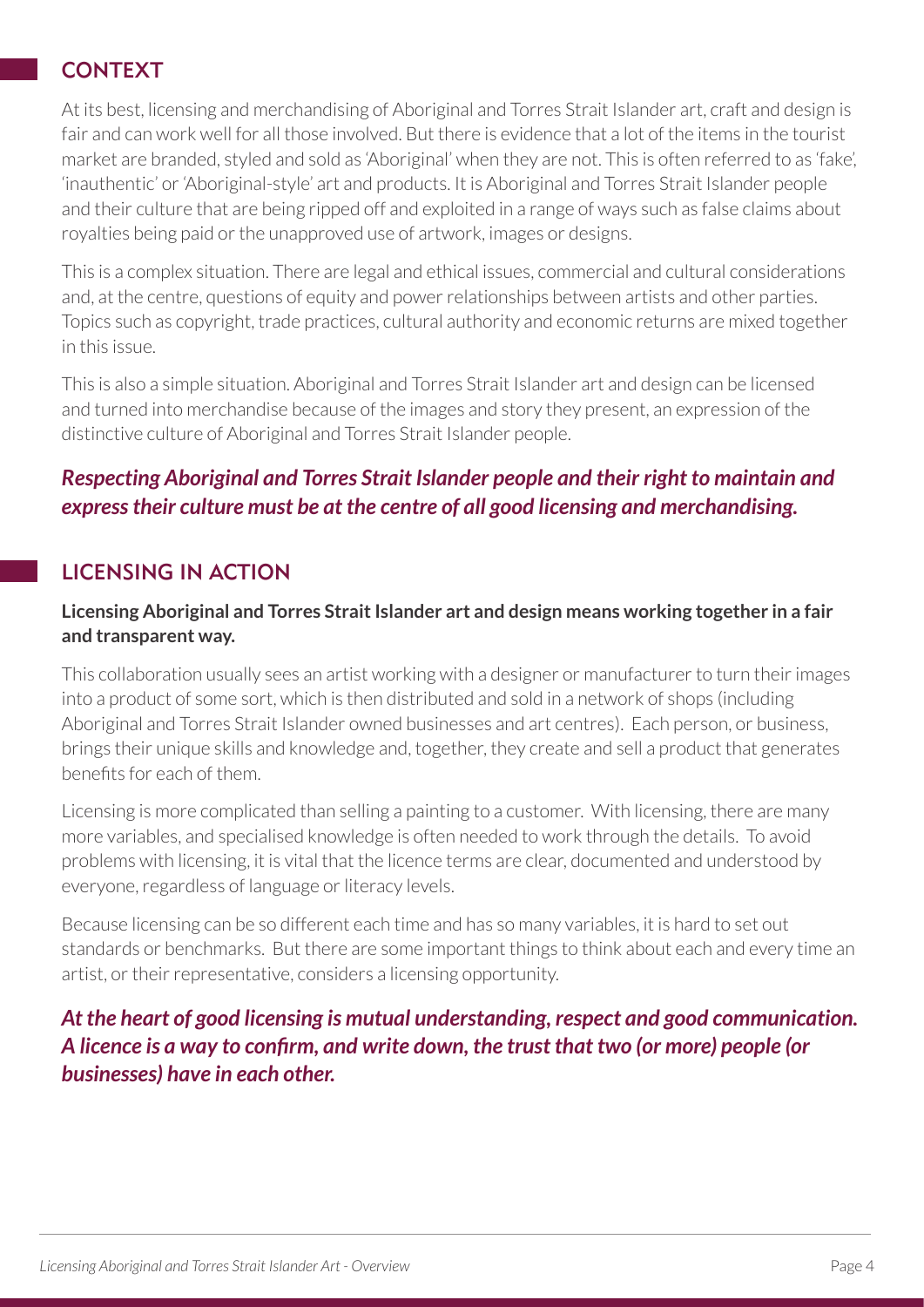## FOR ARTISTS

#### **Artists need to know and be realistic about:**

- What they will earn.
- ◆ When and how they will be paid.
- ◆ What they will control.
- $\bullet\quad$  What they can do if they want anything to change.
- $\div$  How they will be acknowledged.
- $\triangle$  The manufacturer's costs and risks to produce the licensed product.

#### **Artists must be fairly remunerated. Fair means:**

- ◆ Gaining meaningful benefit.
- $\triangleq$  Is not to the artists' detriment.
- $\cdot \cdot$  The licence is mutual that is, all parties are getting similar benefits.
- All parties understand the terms of the contract.
- $\bullet$  Is supported by independent advice.
- $\triangle$  A level playing field with access to information as needed.
- \* A cooling off period, right to terminate and price information in the contract.

#### **A clear, strong contract is crucial. This means:**

- All contracts are independently checked.
- $\cdot$  Including options for the artist to get out of the contract if an artist becomes unhappy.
- ◆ Using clear words and a form that is clearly understood.
- $\triangleq$  Accurately specifying the artwork, image or design to be used, the terms of use and all the product details such as timelines, quality and quantity etc.
- $\cdot$  Including information about pricing, such as the proposed recommended retail price of any product.
- ◆ Providing regular reports to the artist on sales and payments (at least quarterly).

Artists and their representatives are strongly advised to get professional advice before signing a licence agreement or any other contract involving the use of Aboriginal or Torres Strait Islander images, artwork or designs. Suggested contacts are provided below.

## FOR MANUFACTURERS, WHOLESALERS AND RETAILERS

#### **Good businesses will:**

- $\triangleleft$  Help build trust.
- \* Respect Aboriginal and Torres Strait Islander art, design and culture.
- Want strong provenance, ensuring the art or design belongs to the artist and they have cultural authority for what they produce.
- $\bullet$  Want certainty of supply: quality, quantity and timelines are crucial.
- Want cultural information to help promote and sell the products. This can include artists' photos and biographies and other cultural information. For example, this might be a story about Country. This needs to be the artist's story not something the business makes up.
- $\bullet$  Give artists time to consider the licence and encourage them to get independent advice.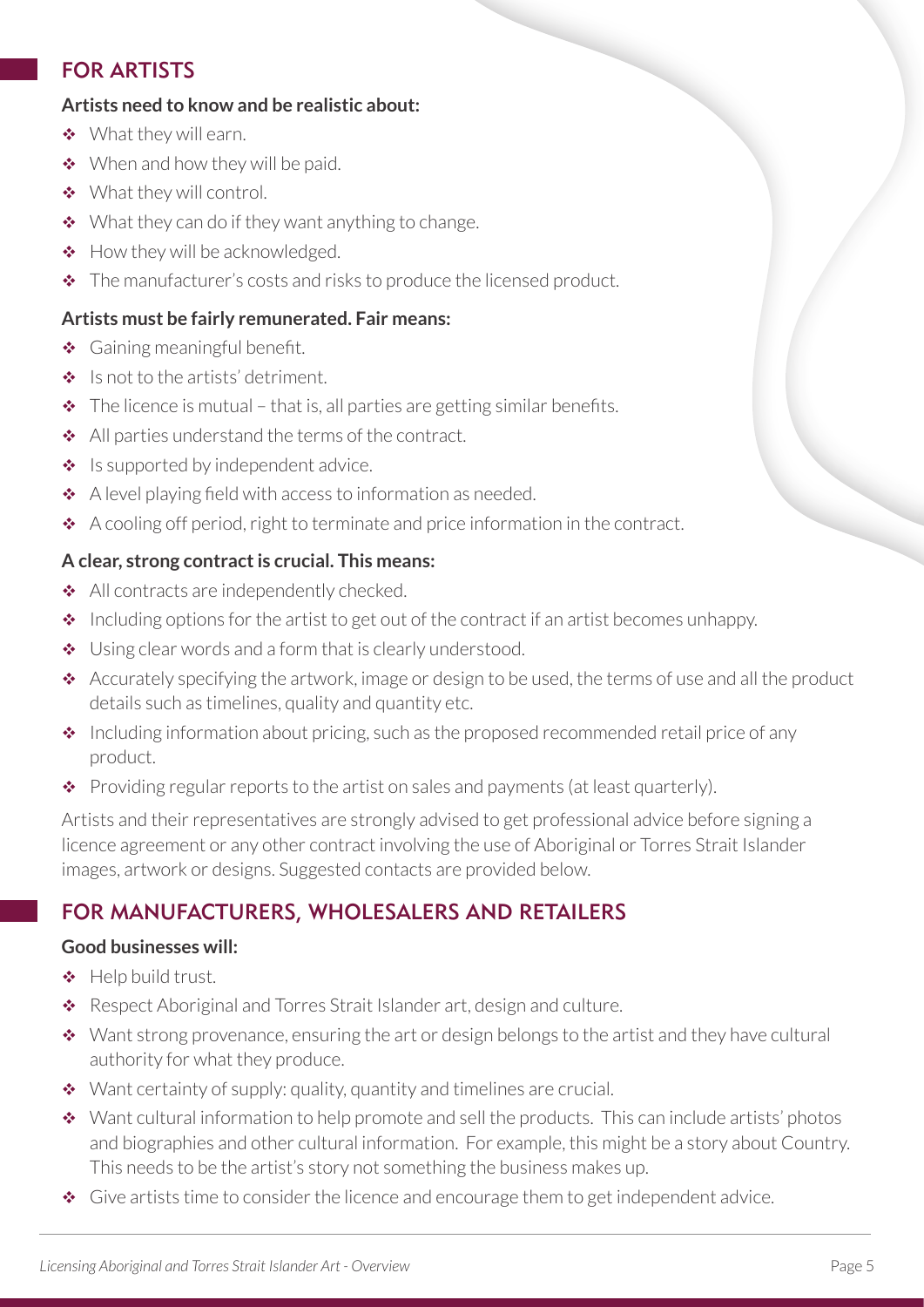## MONEY STORY

There is no standard fee arrangement in licensing. This is because there are many different factors in a licensing arrangement and every situation is unique.

These variables include how an artist's artwork or design will be used (including things like size and number of products), how long an artist's work will be used for, whether the licence is a one-off or for a range of uses, the territory the licence covers (e.g. local, Australia or worldwide) and what sort of other uses might be included (for example, using the works to promote the product on social media or in advertising).

Licensing can involve both money and other benefits for the artist. For example, an artist may be paid a fixed and/or ongoing amount of the sale price of a product. But the business producing or selling that product may offer other benefits – they may contribute money to a community project or provide employment. Artists need to decide if such arrangements make sense and are fair to their situation. Where other benefits are offered they should not be in place of fair payment.

## *Because there are so many variables in a licence arrangement, it can be difficult for artists (or their representatives) to know if they are being paid properly. This highlights the importance of getting legal or other professional advice.*

It is important for artists to understand the financial reality of licensing. While licensing products can supplement an artist's income, very few artists generate regular or large amounts. This is because making and selling a licenced product involves a chain of different people and businesses. Each person or business has costs to pay, such as freight, production, rent, wages, insurance and so on. The profit for each person or business is only a small part of their share of the total project.

#### **Under a licence agreement, payments to artists are generally a percentage of the sales price. These three examples highlight some of the variations in the range and complexity of licensing:**

- \* A high volume of products sold nationally through a major store: this might mean a lower percentage for the artist, but because of the high number of products sold, it is likely to be a lucrative contract for the artist.
- Modest price point and volumes for consumer products or souvenirs: such a contract might cover one product or a range of products, made over a period of time. This could mean mid-range licence fees for the artist, providing ongoing income.
- $\triangleleft$  A low volume, higher-priced product. Such a contract often means a higher percentage for the artist, though the number of products sold is likely to be small. These payments are usually made in advance of sale, covering the full production run.

Every licence is unique. This emphasises the value of a trusting relationship between the parties as well as the importance of getting independent advice.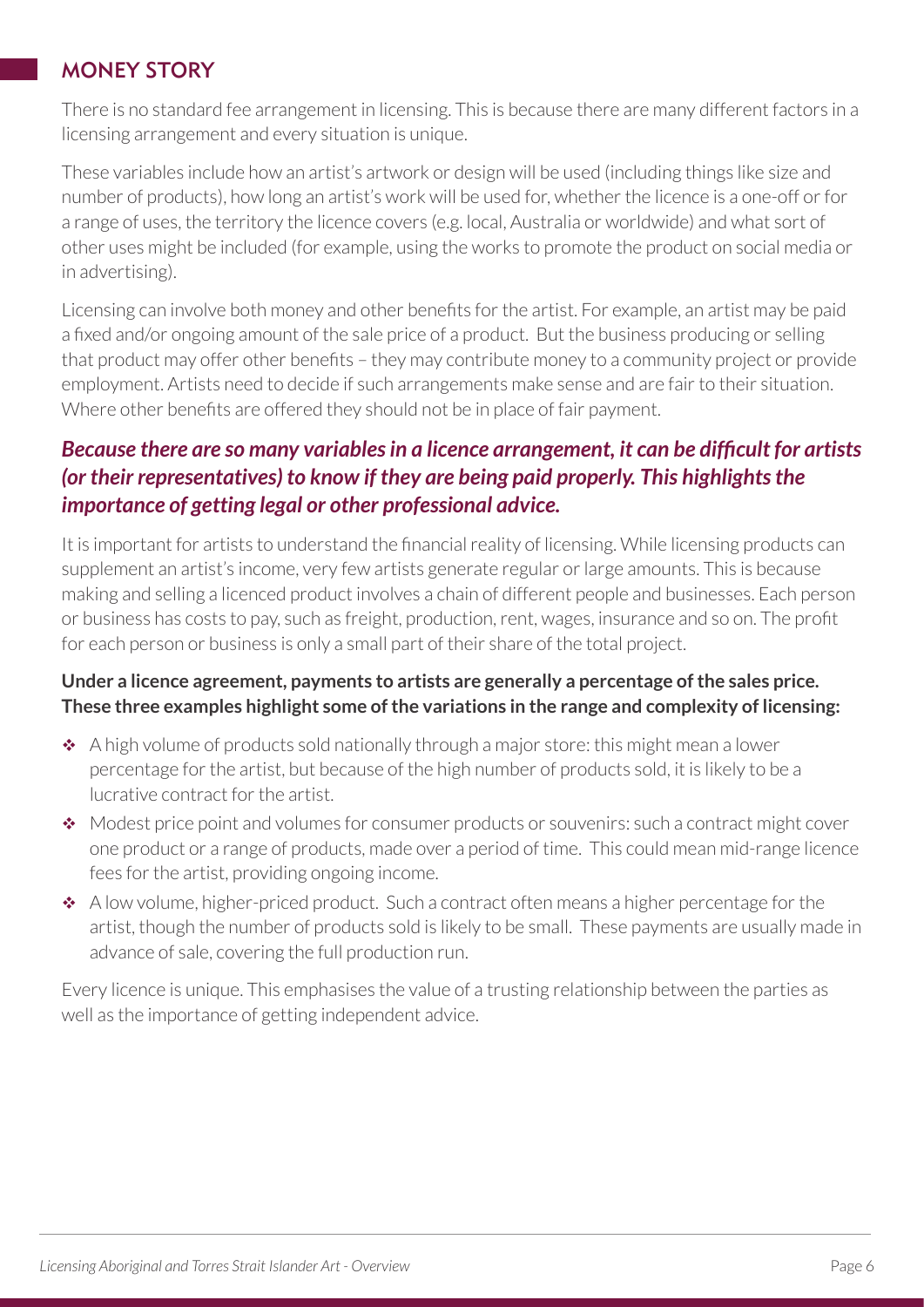#### REMEMBER

Aboriginal or Torres Strait Islander artwork has intrinsic cultural value and is central to the success of a licenced product. One way to show this value is through fair licence terms and meaningful remuneration of the artist. As with any other commercial agreement – the printer or freight company for example – a fee is agreed on. The artist's contribution is equally as important.

If you are an artist, art centre, manufacturer, wholesaler or retailer of merchandise that is licensing Aboriginal and Torres Strait Islander art and design, and you'd like more information, refer to our other information sheets or contact one of the agencies below.

## **CONTACTS**

#### **Indigenous Art Code of Conduct**

P: 0438 637 862 E: gabrielle@indigenousartcode.org W: indigenousartcode.org

#### **Copyright Agency**

P: 1800 066 844 E: visualarts@copyright.com.au W: www.copyright.com.au

#### **Arts Law Centre of Australia**

P: 1800 221 457 (toll-free) E: artslaw@artslaw.com.au W: www.artslaw.com.au

#### **Desart**

P: 08 8953 4736 E: mail@desart.com.au W: desart.com.au

#### **Arnhem, Northern and Kimberley Artists Aboriginal Corporation (ANKA)**

P: 08 8981 6134 E: info@anka.org.au W: anka.org.au

#### **Indigenous Art Centre Alliance (IACA)**

P: 07 4031 2741 E: admin@iaca.com.au W: iaca.com.au

#### **Aboriginal Art Centre Hub of WA (AACHWA)**

P: 08 9200 6248 E: contact@aachwa.com.au W: aachwa.com.au

#### **Ananguku Arts**

P: 08 8227 2788 E: info@anangukuarts.com.au W: www.anangukuarts.com.au